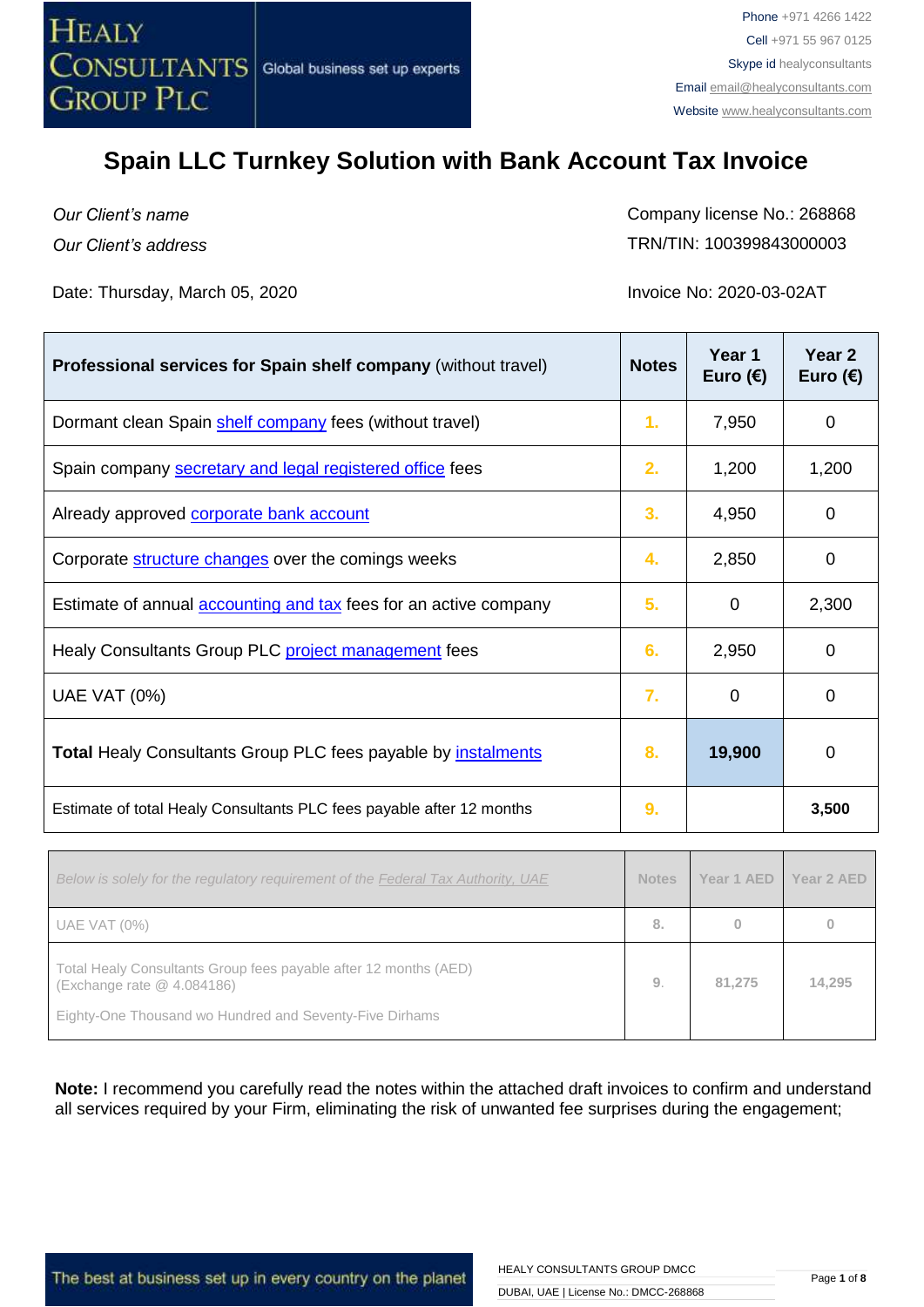

### *Notes to invoice above*

**1.** Healy Consultants Group PLC's fees to supply our Client a dormant clean Spanish shelf company. All Government fees paid up to date and historic annual accounting and tax and legal and audit obligations complete. Within 1 business day after fee settlement, my team and I will email you **i)** a certificate of incorporation and **ii)** a city center business address **iii)** a tax number and **iv)** multicurrency corporate bank account numbers

This cost includes fees to purchase the readymade company including pay all past Government fees. The purchase fee varies depending on the company live; the older the company is, the more expensive this will be. If the purchase cost is higher than expected by Healy Consulatnts Group, the client will be notified and the excess amount will be borne by our Client.

All [engagement fees](http://www.healyconsultants.com/company-registration-fees/) are agreed and paid up front and agree to the fees published on our web pages. Consequently, there are no hidden fees or surprises or ambushes throughout the engagement. All engagement deadlines are agreed up front in the form of [a detailed project plan,](http://www.healyconsultants.com/index-important-links/example-project-plan/) mapping out [deliverables](https://www.healyconsultants.com/company-formation/deliverables-to-clients/) by week throughout the engagement term.



Every week during the engagement, Healy Consultants Group PLC emails our Client a detailed engagement [status update.](http://www.healyconsultants.com/index-important-links/weekly-engagement-status-email/) Our Client is immediately informed of engagement problems and solutions and progress. In your preferred language, your dedicated Engagement Project Manager will communicate with you via cell phone, Skype, WhatsApp, Viber, SMS, WeChat, Telegram, QQ, Facebook Messenger or Line Messenger;

**2.** In accordance with Spanish [Corporate Enterprises Act,](http://law.au.dk/fileadmin/www.asb.dk/omasb/institutter/erhvervsjuridiskinstitut/EMCA/Spanish_Act.pdf) each Spain limited liability company must appoint a company secretary, who may be a natural person or a body corporate, but the company secretary must be resident in Spain. Healy Consultants will act as your Spain company secretary, for which our annual responsibilities include **i)** preparing and filing the legal annual return; **ii)** securely maintaining company records; **iii)** liaising with the Spanish government on our Client's behalf; **iv)** legal filing of changes of company structure; and **v)** reminding our Client of statutory deadlines;

In accordance with the Spanish [Corporate Enterprises Act,](http://law.au.dk/fileadmin/www.asb.dk/omasb/institutter/erhvervsjuridiskinstitut/EMCA/Spanish_Act.pdf) an company shall as from the date of its incorporation have a legal registered office in Spain, to which all official government communications and notices may be addressed. To comply with this statutory requirement, Healy Consultants' Spain office will be the registered office address for your company. Thereafter, this address will be used to receive government correspondence including **i)** tax letters **ii)** notice of the legal annual return; and **iii)** all government communications. Most of our Clients wish to place [Healy Consultants'](http://www.healyconsultants.com/corporate-outsourcing-services/company-secretary-and-legal-registered-office/) office address on invoices, contracts, websites and business cards;

**3.** Over coming days, Healy Consultants Group PLC will supply our Client with a bank statement that shows i) multi-currency corporate bank account numbers and ii) evidence the multi-currency corporate bank account was dormant since inception and iii) proof of the initial deposit and current bank balance;

Within 6 weeks thereafter, Healy Consultants PLC will complete the appointment of our Client as the new sole bank signatory to the existing [multi-currency corporate bank accounts](https://www.healyconsultants.com/international-banking/). Changing bank signatories is a time-consuming task; Healy Consultants Group PLC will shelter our Client from the administrative challenges. As you can appreciate, it is a difficult task to secure bank in-house Legal and Compliance Department approval for change of bank signatories when the new shareholders and directors and the new bank signatory reside overseas.

Healy Consultants Group PLC will prepare a quality business plan for the bank; to optimize the probability of timely new bank signatory approval. Depending on the business and nationality of our Client, there is a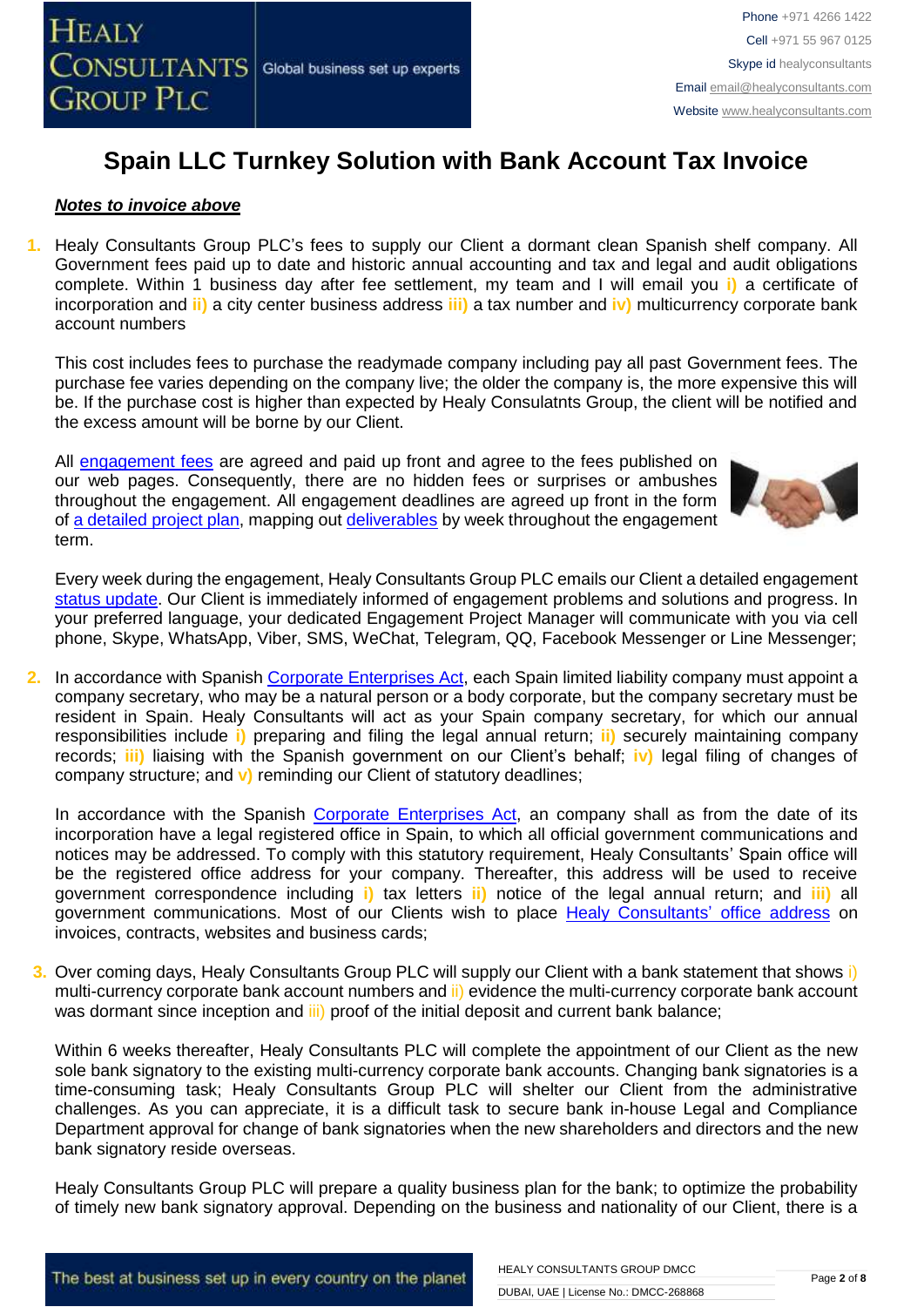**HEALY** 

# **Spain LLC Turnkey Solution with Bank Account Tax Invoice**

30% probability the bank will request the new bank signatory to travel for a one-hour bank interview. Healy Consultants Group PLC will aggressively and skilfully negotiate with the bank for a travel exemption. If our Client must travel for corporate bank account opening, Healy Consultants Group PLC will refund our Client €950 and implement [this travel policy](https://www.healyconsultants.com/international-banking/corporate-accounts/meet-bank-officer/) (click link);

It is important our Client is aware Healy Consultants Group PLC will only change the bank signatory after 100% of our Client due diligence documentation is received by courier. Only after the sole bank signatory is legally changed to our Client, can you remit funds into the corporate bank account. I recommend you read [this web page \(click link\)](http://www.healyconsultants.com/australia-company-registration/turnkey-solutions/) to re-familiarize yourself with the detailed corporate restructuring process and timeframe, including **i)** changing bank signatory; **ii)** shareholders and directors; and **iii)** company name and business activity;

To secure the multi-currency corporate bank account approvals for our Client's signatories, Healy Consultants Group PLC strategy is as follows:

- Healy Consultants Group PLC will prepare a quality business plan for our Client's review then use the same to **i**) secure multiple banks' confirmation they welcome a formal application from our Client's business and **ii)** maximize the probability of successful multi-currency corporate bank account approvals;
- At the time of company restructuring, we recommend to keep [the corporate structure simple](https://www.healyconsultants.com/turnkey-solutions/singapore-turnkey-company-structure/) (click link) by appointing our Client's preferred individual shareholder(s) and director(s) and bank signatories – no corporate entity, nominee, trust, or tax haven holding company;
- Our Client to appoint individuals who could timely travel to meet multiple local and international banks, if their Compliance Departments require the same before releasing multiple multi-currency corporate bank accounts numbers. If travel is required, our Firm will refund €950 and action [this travel policy;](https://www.healyconsultants.com/international-banking/corporate-accounts/meet-bank-officer/)
- Before, during and after bank meetings, the bank's In-house Legal and Compliance Department may revert multiple times for additional documentation and information from each **i)** bank signatory / director / UBOs of the companies as well as **ii)** our Client's business and transactions;
- If the bank declines to board our Client's business, Healy Consultants Group PLC will immediately inform our Client and action backup banking solutions;
- All going well in an average of 3 months following application submission, Healy Consultants Group PLC secures abnk signatory approval for the multiple multi-currency corporate bank account for our Client's company;
- Thereafter, Healy Consultants Group PLC or the banks will courier mails and e-banking tokens the bank signatory, who is expected to activate the internet bank account, if needed with Healy Consultants Group PLC's assistance;

If Client wants to pursue other bank accounts, for each bank, our Firm will prepare a quality tailored business plan; to optimize the probability of corporate bank account approval. Each corporate bank account opening fee is [€4,950 \(click link\).](https://www.healyconsultants.com/global-corporate-banking-for-resident-company/) It is a time-consuming task; Healy Consultants Group PLC will shelter our Client from the administrative challenges. As you can appreciate, it is a difficult task to obtain bank account approval through newly formed companies when shareholders, directors and bank signatories reside overseas;

Depending on the nationality of the UBO, shareholders, bank signatories, and directors and the nature and value of the business assets and transactions, it is wise to expect that **i)** corporate bank account approvals will take an average of three months from the date of company registration and receipt of all KYC documentation and **ii)** multiple banks will request the directors and bank signatories to travel for a one hour interview with the bank officer, before bank account opening. Refer to the notes below for more detailed important information about each corporate bank account opening procedures and requirements;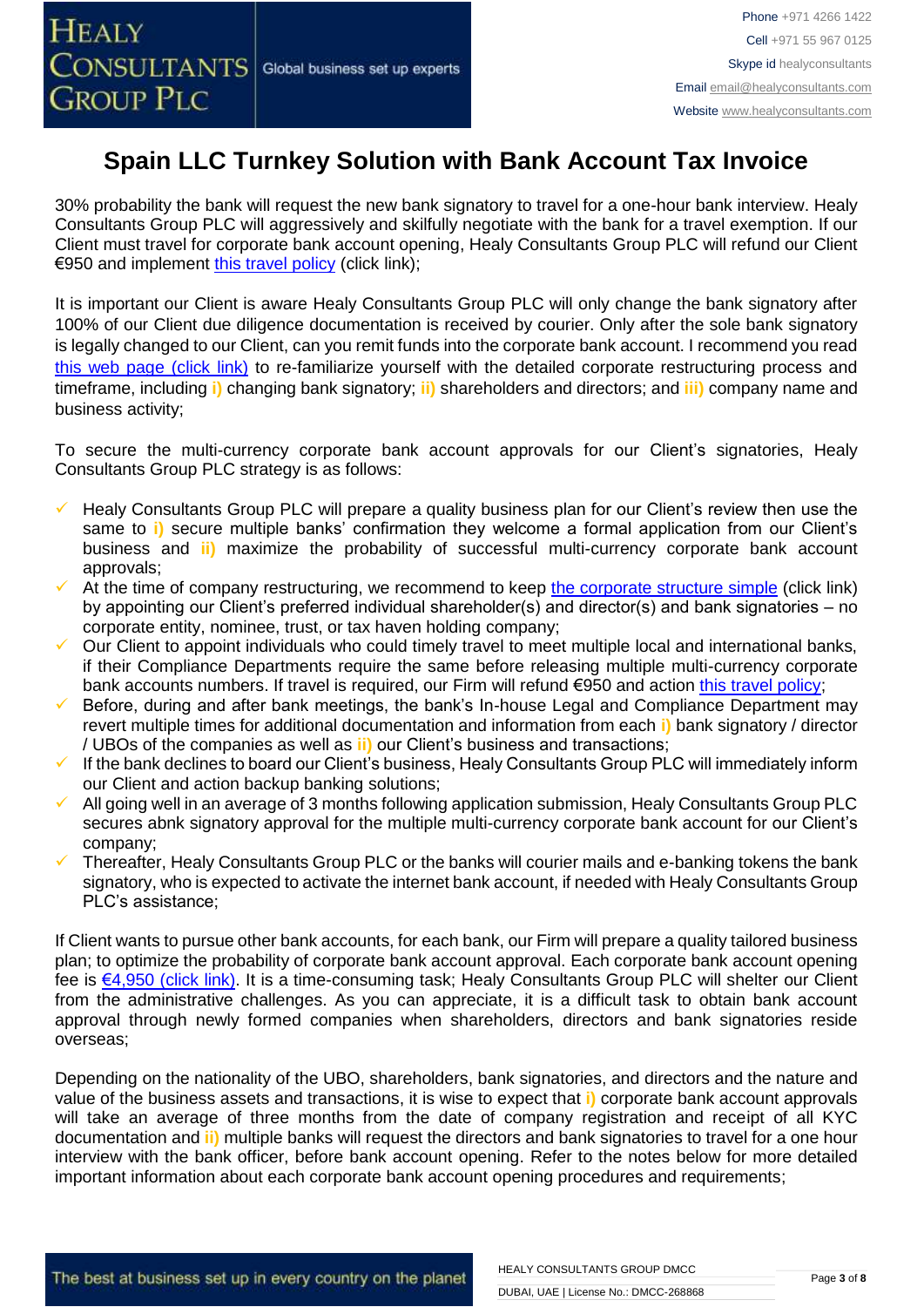While Healy Consultants Group PLC will be glad to assist our Client to open multiple corporate bank accounts, it is challenging and time consuming to open corporate bank accounts for businesses when their shareholders, directors and bank signatories do not live in the country where the bank account is being applied for. Consequently, it will take us an average of [twelve weeks](http://www.healyconsultants.com/international-banking/bitcoin-business-bank-account/) to open each corporate bank account, counting from receipt of all required KYC documentation. Healy Consultants Group PLC will prepare a business plan for the bank to optimize the probability of corporate bank account approval;

During the corporate bank account opening process, it is common for each bank's in-house Legal and Compliance Department to request additional [due diligence](http://www.healyconsultants.com/due-diligence/) documents from potential customers including but not limited to **i)** regulatory licenses **ii)** proof of business globally and in home country including evidence of contracts, invoices and agreements with local Clients and **iii)** additional KYC information on our Client's business and place of residency, including nature and volume of transactions. We assume our Client provides most of this information within one week;

Because global interest rates are low, international banks make little profits from current accounts. Consequently, international banks appetite for new multi-currency corporate bank account opening applications is low. Consequently, global banks are more likely to reject new multi-currency corporate bank account opening applications. Because of the above, customer demand for new corporate bank accounts is very high. Consequently, international banks choose vanilla customers that tick all the boxes of a low risk Client. For example, most banks will only welcome multi-currency corporate bank account opening applications from a company registered in the same country, with local staff and office premises;

When dealing with international banks, the front office bank officer (Relationship Manager) is willing to help Healy Consultants Group PLC and our multi-national Clients. The realistic role of this bank officer is to collect information and ensure an accurate and complete multi-currency corporate bank account opening application is submitted to the bank in-house Legal and Compliance Department;

Unfortunately, the bank in-house Legal and Compliance Department has ultimate power of approval over new multi-currency corporate bank account applications. This Department is extremely risk adverse and often lacks commercial reality. Furthermore, the in-house Legal and Compliance Department does not speak to customers nor to Healy Consultants Group PLC. All communications must go through the front office bank officer. Consequently, quality Clients do not get a chance to communicate directly with the bank decision makers – a chance to properly explain their business and the risks the bank perceives;

Global banks enjoy ultimate power of approval of corporate bank account applications. Consequently, guaranteed success is outside of Healy Consultants Group PLC control. What is inside our control is the preparation and submission of a high quality bank application that maximizes the likelihood of approval;







Global banks [continue to tighten](https://www.healyconsultants.com/international-banking/opening-corporate-bank-accounts/) corporate bank account opening procedures, their internal compliance departments completing more thorough due diligence of Clients. Consequently, our Client should expect the bank account approval period at least 2 months and on average 3 months.

During the engagement, banks will revert to Healy Consultants Group PLC and our Client to request additional KYC information, including **i)** details of existing business setup; **ii)** reason for opening bank accounts in the specific jurisdiction; **iii)** list of suppliers and Clients in the jurisdiction; i**v)** lease agreement; and **v)** proof of net worth from the shareholders and evidence the same are complying with their local taxation reporting obligations. As always, Healy Consultants Group PLC will liaise with the bank to secure exemption from these requirements;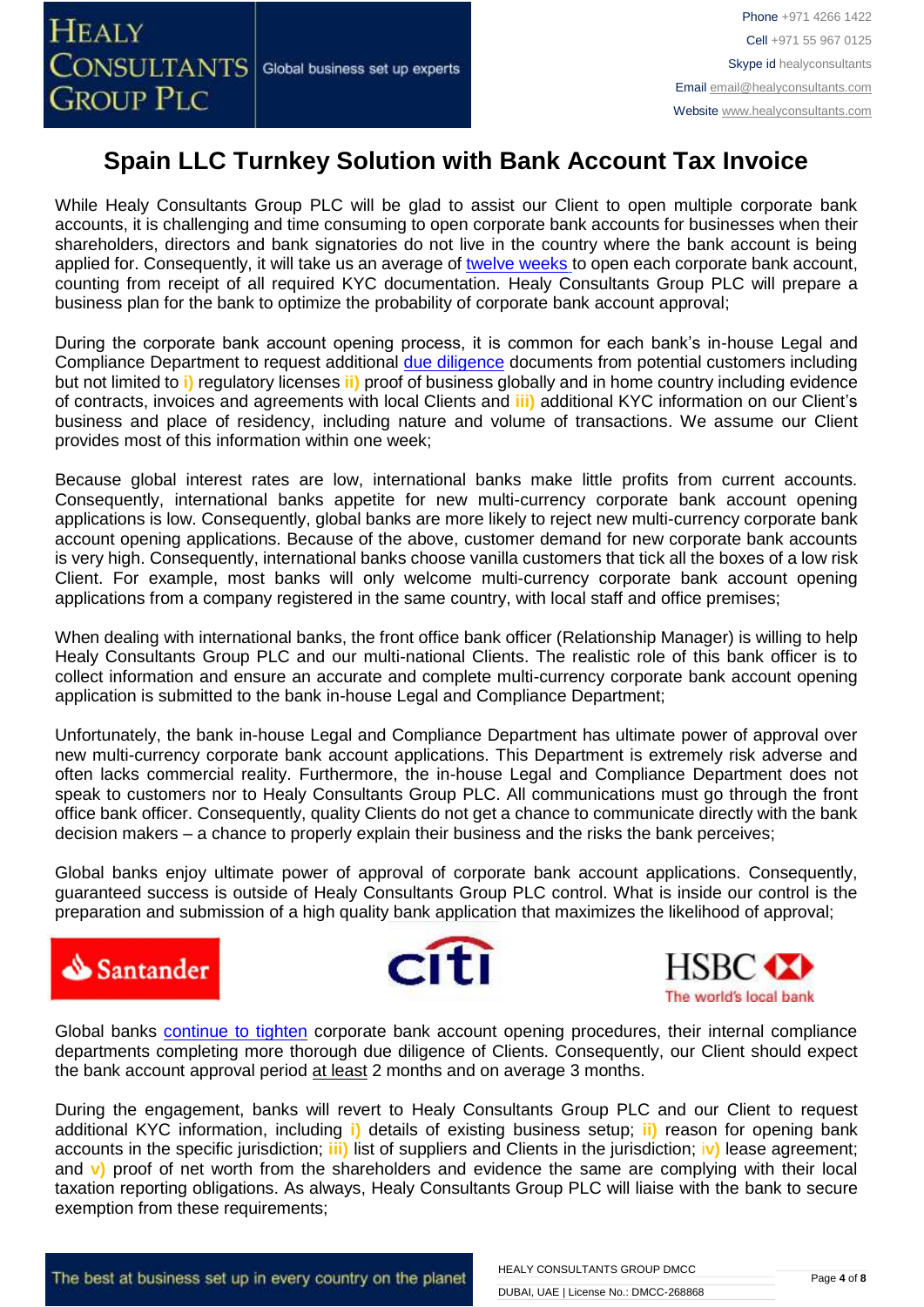While Healy Consultants Group PLC will try its best to negotiate with the bank for a travel exemption unfortunately all Singapore and Hong Kong and most Asian banks will likely request both the foreign directors and bank signatories to travel, for a one-hour interview before the bank account numbers are issued. No exceptions; If the banks also request Healy Consultants Group PLC nominees to travel, there will be an additional fee of €5,950 per trip payable to cover the flight and hotel and other trip disbursements.

All banking charges, certification and translation and other third-party fees incurred during the corporate bank account opening process are to be borne by our Client, never by the nominees. These additional fees are to be payable in advance of any disbursement;

Healy Consultants Group PLC will supply the banks with the proof of addresses and other due diligence supplied by our Client. Hopefully they will accept the same and do not revert requesting additional documents; From our side we will relentlessly negotiate for banks waivers. Healy Consultants Group PLC expects the bank's risk department to request additional [due diligence](http://www.healyconsultants.com/due-diligence/) from our Client's business and from the bank signatory, directors, shareholders and UBOs. We assume our Client will timely supply this information and supporting documents or there will be engagement delays.

- **4.** Healy Consultants Group PLC assists our Client transfer ownership of Spanish SL and multi-currency corporate bank account. Depending on our Client's business and the efficiency of the Government and bank, this process will be complete within 6 weeks. Specifically, in this order, Healy Consultants Group PLC will assist our Client **i)** change bank signatory, **ii)** secure new e-banking access, **iii)** appoint new shareholders and directors and then **iv)** change company name and business activity (if required)
- **5.** For an active trading company and from year 2 onwards, these [accounting and tax](https://www.healyconsultants.com/spain-company-registration/accounting-legal/) fees are an estimate of Healy Consultants Group PLC fees to efficiently and effectively discharge our Client annual company accounting and tax obligations. Following receipt of a set of draft accounting numbers from your company, Healy Consultants Group PLC will more accurately advise accounting and tax fees. For a dormant company, Healy Consultants Group PLC fees [are only €950;](https://www.healyconsultants.com/noindex/Dormant-Company.pdf)



- **6.** Healy Consultants Group PLC project management fees relate to time and resources dedicated to:
	- **a)** thoroughly research and plan Spain active/dormant company purchase for our Client;
	- **b)** devising strategies to **i)** minimise the total engagement period **ii)** complete the engagement without our Client travellin[g](http://www.healyconsultants.com/corporate-advisory-services/nominee-shareholders-directors/national-shareholder-services/) and **iii)** avoid the need for a specific regulatory license;
	- **c)** agreeing the optimum corporate structure with our Client.
	- **d)** choosing the optimum regulatory license for our Client business activities (if required);
	- **e)** injecting the paid-up share capital on our Client's behalf (if required);
	- **f)** collating and supervising the legalisation and attestation and translation of Client documents;
	- **g)** weekly detailed engagement [status updates](http://www.healyconsultants.com/index-important-links/weekly-engagement-status-email/) to our Client and weekly Thursday conference calls;
	- **h)** payment of retainer fees to multiple local lawyers and accountants;
	- **i)** ensuring our Client complies with local regulations and legally owns and controls the entity;
	- **j)** ascertain the specific accounting, tax, legal and compliance considerations;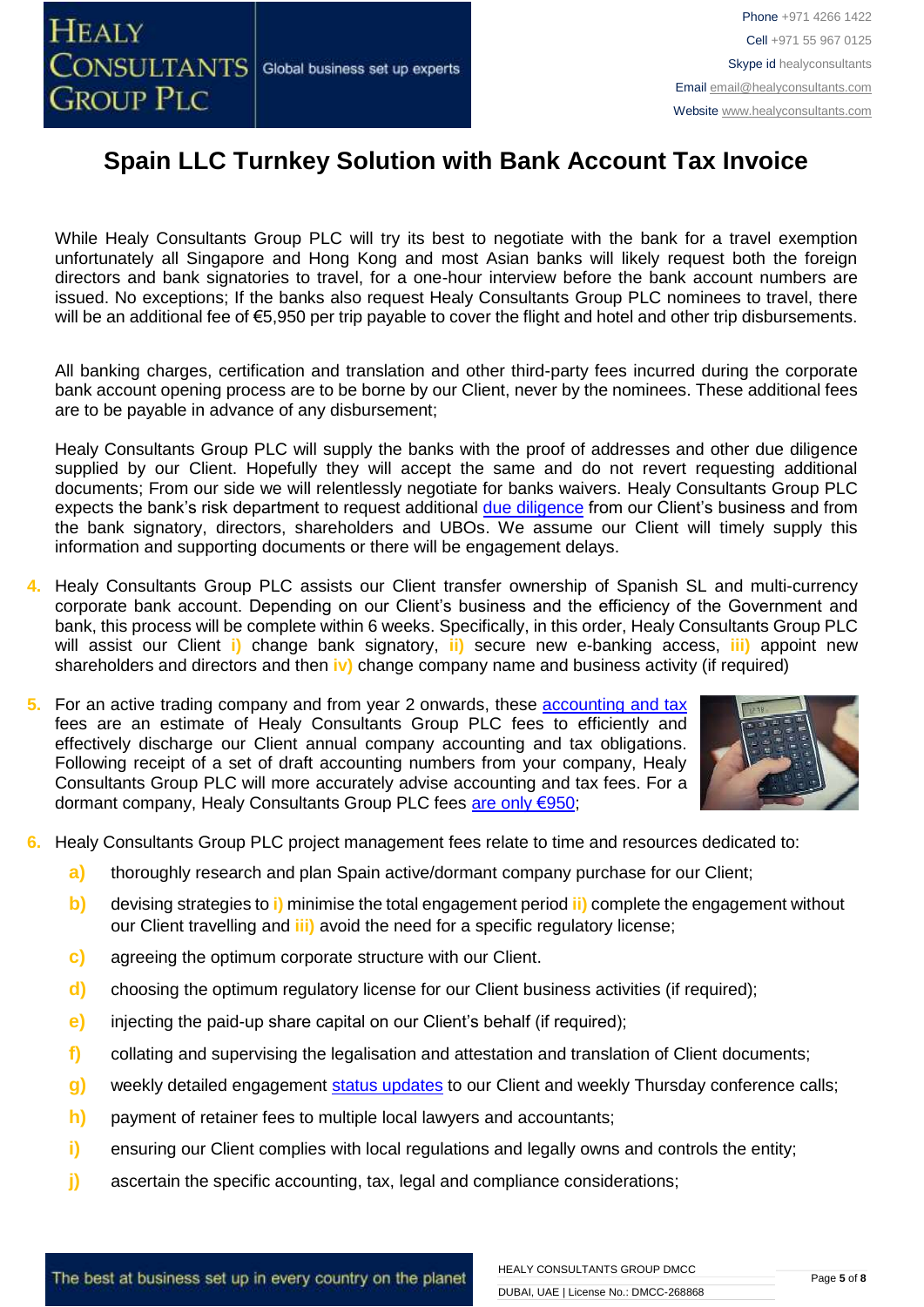

- **k)** finding solutions to [challenges that occur](http://www.healyconsultants.com/engagement-project-management/) throughout the engagement;
- **l)** determining the local and international tax obligations of the new entity, including corporate income tax, payroll taxes, withholding tax and sales taxes.
- **7.** Value Added Tax (VAT) rate implemented by the Government of the United Arab Emirates for sale of goods and services as of 1st January 2018;
- **8.** All fees quoted in this invoice correspond to fees quoted [on Healy Consultants' website.](http://www.healyconsultants.com/company-registration-fees/) Please review this invoice carefully to identify errors. During the rush of the business day, it is possible that Healy Consultants inadvertently made fee calculation errors, typing errors or omitted services or omitted historic fee payments from Clients. In the unfortunate event you identify invoice errors, please revert to me directly re the same. I apologize in advance if I or my staff made invoice errors;
- **9.** Assuming our Clients re-engage Healy Consultants in year 2, this fee is an estimate of the fees payable next year, 12 months after the date of company registration;
- 10. Engage Healy Consultants Group PLC to [project manage](http://www.healyconsultants.com/project-manage-engagements/) business set up in every country on the planet. We are the best in the [world](http://www.healyconsultants.com/best-in-the-world/) at what we do, timely completing the  $A$  to  $Z$  of every country engagement;
- 11. In accordance with [Corporate Enterprises Act,](http://law.au.dk/fileadmin/www.asb.dk/omasb/institutter/erhvervsjuridiskinstitut/EMCA/Spanish_Act.pdf) all the directors and shareholders of a Spanish company require a fiscal identification number (NIE). Healy Consultants can assist you with the same. Our fees for each NIE application is €1,000 excluding notarization of documents and other third party expenses;
- **12.** In accordance with [Corporate Enterprises Act,](http://law.au.dk/fileadmin/www.asb.dk/omasb/institutter/erhvervsjuridiskinstitut/EMCA/Spanish_Act.pdf) the issued share capital of €3,000 must be deposited to the company bank account before the company is incorporated. The share capital must be contributed directly from the shareholder's bank account. To optimize engagement efficiency and minimize delays, Healy Consultants is happy to deposit these funds on behalf of our clients;
- **13.** If our Client and Healy Consultants Group PLC properly plan this engagement, our Clients will not have to travel during this engagement. Healy Consultants Group PLC will efficiently and effectively and aggressively complete change of corporate structures and corporate bank account signatory change in a timely manner without our Client presence. Instead, our Client will need to **i)** sign and get documents legalized in the embassy in their country of origin and **ii)** courier the originals to Healy Consultants Group PLC office;



- **14.** Depending on our Client's business and nationality, the Spanish Government may require a special regulatory license to carry on your business in the country. Healy Consultants will assist our Client secure license approval; there may be additional engagement fees. However, the Government enjoys ultimate power of approval of company registrations and business licenses;
- **15.** If required, Healy Consultants will be pleased to assist your Firm obtain Spanish business [visa a](http://www.healyconsultants.com/spain-company-registration/formation-support-services/)pprovals. Our fee is €5,950 per person and includes preparation of a quality visa application and submitting to the correct Government immigration officers. The Government enjoys ultimate power of approval of visa applications, consequently, guaranteed success is outside of Healy Consultants control. What is inside our control is the preparation and submission of a high quality immigration visa application that maximizes the likelihood of visa approval;
- **16.** If our Client requires nominee non-resident shareholder and director services [\(click link\),](http://www.healyconsultants.com/corporate-outsourcing-services/nominee-shareholders-directors/) Healy Consultants will be pleased to assist. Our fee for professional, passive nominee corporate shareholder amounts to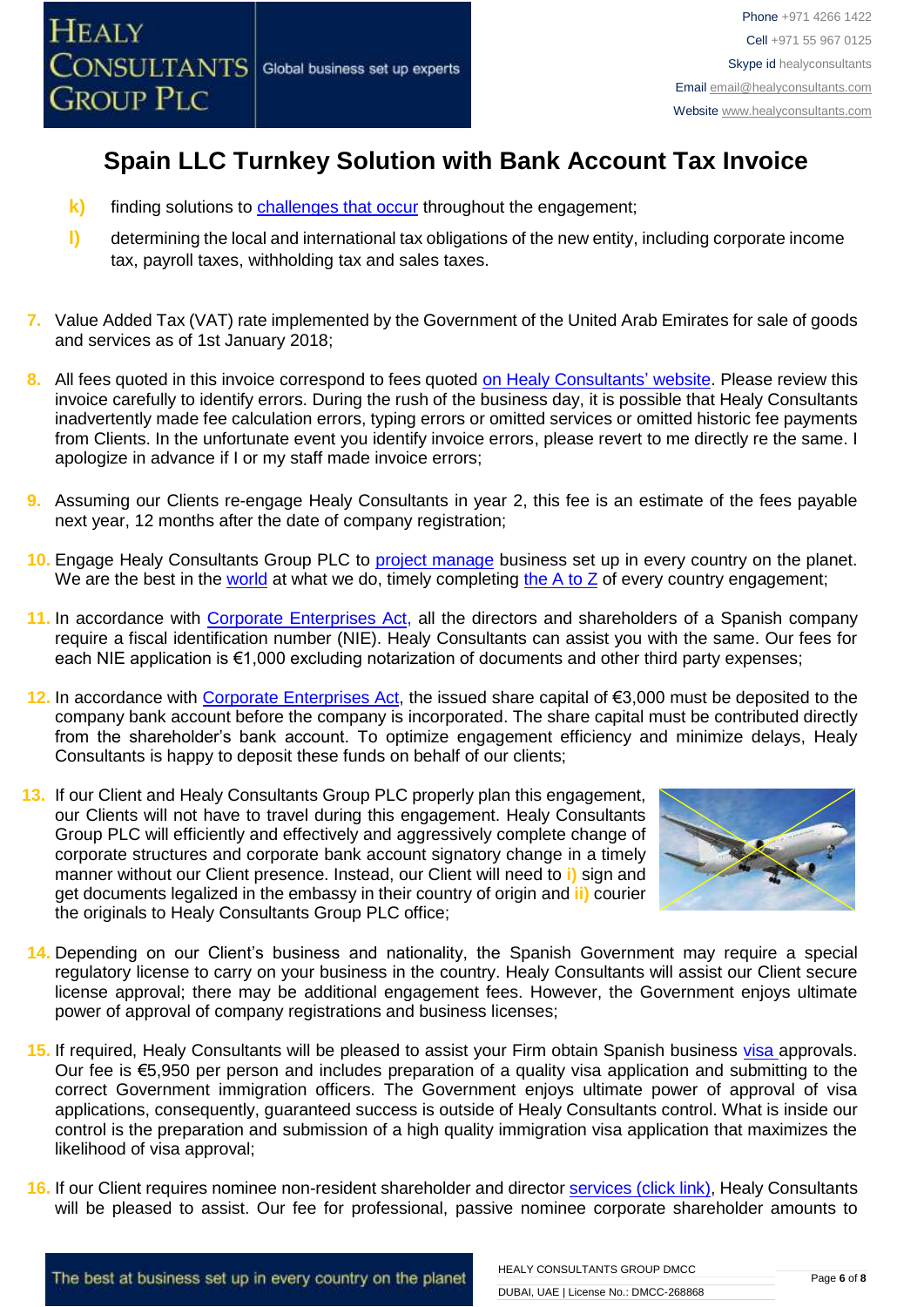€2,100 per annum. Our fee to be both non-resident nominee director and shareholder amounts to €6,600 per annum. Being the sole shareholders and sole director of a Client's company exposes Healy Consultants to reputation, litigation and financial risk;

- **17.** Some of our Clients request Healy Consultants to provide temporary shared [office space](http://www.healyconsultants.com/virtual-office/) for 6 months until their preferred business premises is found. If your Firm requires this service, our one-time fee is €950. Monthly rental thereafter is paid directly to the landlord, independently of Healy Consultants;
- **18.** Monthly, quarterly and mid-year Government tax obligations include monthly and quarterly payroll reporting, VAT and corporation tax return filing. If you need our help, Healy Consultants can complete monthly Government reporting for a monthly fee of €760. Healy Consultants monthly support will include i) receive in dropbox the monthly invoices from our client ii) label monthly bank statement transactions iii) preparation and submission of VAT returns and  $\mathbf{i}v$ ) submission of monthly employee payroll reporting;
- **19.** It is important our Clients are aware of their personal and corporate tax obligations in their country of residence and domicile. Let us know if you need Healy Consultants help to clarify your local and international annual tax reporting obligations;
- **20.** During the engagement, shareholders and directors' documents may need to be translated into the local language; before the Government and Bank approves company registration and corporate bank account opening respectively. Consequently, our Client should budget for possible additional translation and embassy attestation fees. Either our Client or Healy Consultants can complete this administrative task;
- **21.** As always, Healy Consultants will negotiate with all third parties to eliminate or reduce additional engagement costs. For transparency purposes, all third party fee payments will be supported by original receipts and invoices. Examples of possible third party payments include **i)** embassy fees **ii)** notary public costs **iii)** official translator fees;
- **22.** Some of our Clients' engage Healy Consultants to [recruit](http://www.healyconsultants.com/corporate-outsourcing-services/how-we-help-our-clients-recruit-quality-employees/) local employees. We have a lot of experience in this area and we are quite skilled at securing quality candidates for our Clients';
- 23. As stipulated on our **business website** and in section 3 of our engagement letter, Healy Consultants will only commence the engagement following **i)** settlement of our fees and **ii)** completion and signing of our legal engagement letter;
- 24. During the annual renewal engagement with our Client, our in-house [Legal and Compliance Department](http://www.healyconsultants.com/about-us/key-personnel/cai-xin-profile/) reviews the quality and completeness of our Client file. Consequently, Healy Consultants may revert to our Client to ask for more up to date [due diligence documentation;](http://www.healyconsultants.com/due-diligence/)
- **25.** To assist our Clients to minimize foreign exchange costs, we offer the payment in SG\$, Euro, Pounds or €. Kindly let me know in which currency your Firm prefers to settle our fees and I will send an updated invoice, thank you;